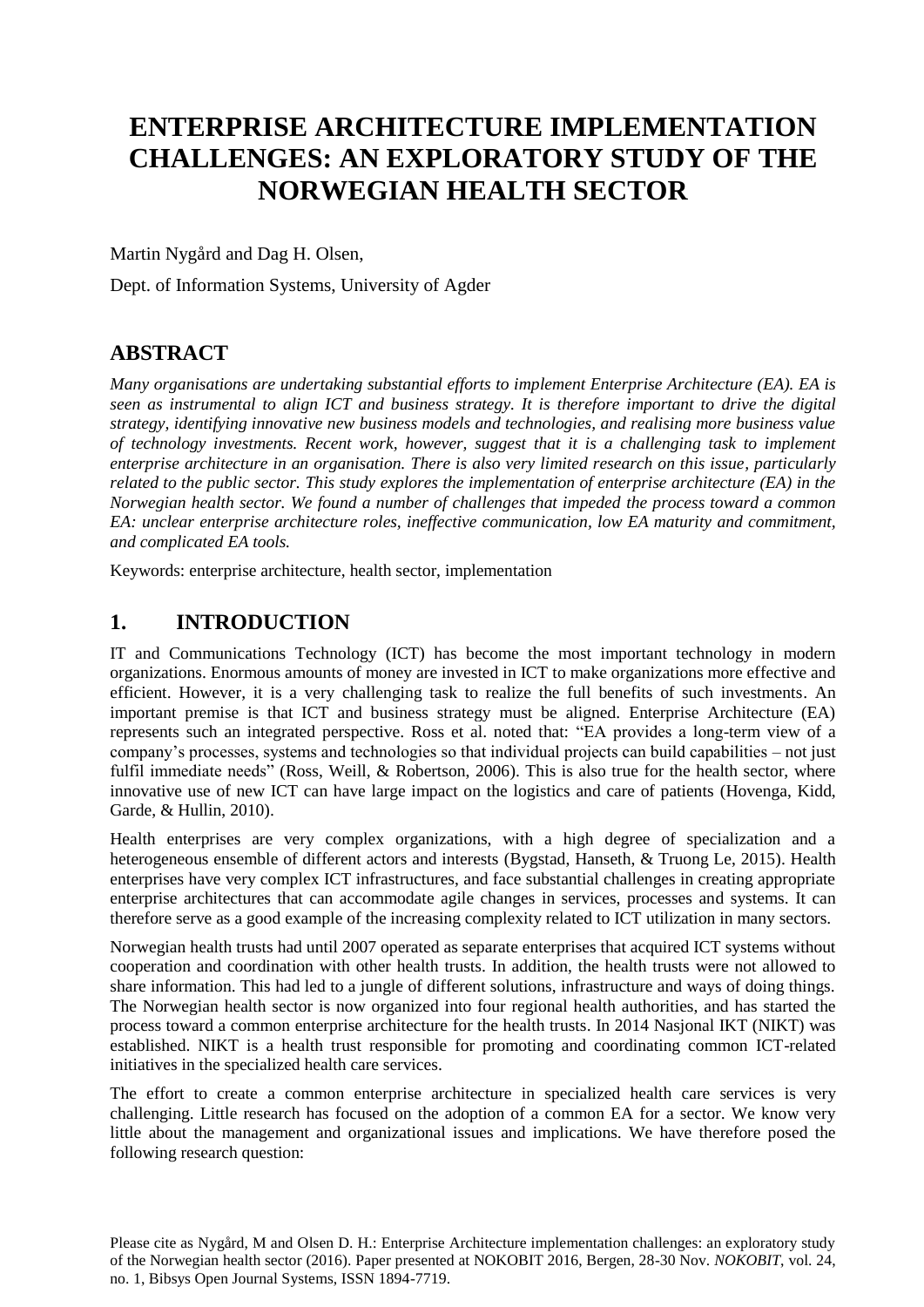Which challenges are most important in realizing a common enterprise architecture in the specialized health care services?

The rest of this paper is organized as follows: The next sections present related work, the research method, the results and the discussion. Finally, we present the conclusion.

## **2. RELATED WORK**

There are many definitions of EA and from a number of angles, and there is still not an universally accepted definition [\(Hope, 2015;](#page-7-2) [Ross et al., 2006;](#page-8-0) [Simon, Fischbach, & Schoder, 2013\)](#page-8-1). [Tamm, Seddon,](#page-8-2)  [Shanks, and Reynolds \(2011, p. 142\)](#page-8-2) define EA as "The definition and representation of a high-level view of an enterprise's business processes and IT systems, their interrelationships, and the extent to which these processes and systems are shared by different parts of the enterprise". In a similar manner, [Niemi](#page-7-3)  [and Ylimäki \(2008, p. 1\)](#page-7-3) define it as: "A holistic view of an organization, including the viewpoints of business, information, systems and technology". Another definition is: "As a structured and aligned collection of plans for the integrated representation of the business and information technology landscape of the enterprise, in past, current, and future states" [\(Simon et al., 2013, p. 3\)](#page-8-1).

Gartner group has defined EA as: «The process of translating business vision and strategy into effective enterprise change by creating, communicating and improving the key principles and models that describe the enterprise's future state and enable its evolution» [\(Lapkin, 2007, p. 4\)](#page-7-4). We can therefore interpret EA as a holistic view of the organisation, emphasizing the interaction between business and IT. EA can also be viewed as the process of developing and transforming the organisation. "Enterprise architecture (EA) implementation refers to a set of activities ultimately aiming to align business objectives with information technology infrastructure in an organization. EA implementation is a multidisciplinary, complicated and endless process" [\(Tambouris, Zotou, Kalampokis, & Tarabanis, 2012\)](#page-8-3). We should therefore also expect that large organizations, with complex IT environments, and with extensive standardization and integration, will benefit most from an EA [\(Tamm et al., 2011\)](#page-8-2).

Enterprise architecture management (EAM) has been defined as the management activities conducted to install, maintain and develop the EA in an organisation [\(Aier, Gleichauf, & Winter, 2011\)](#page-7-5). There are three approaches to EA Management [\(Kotusev, Singh, & Storey, 2015\)](#page-7-6): the traditional approach, the MIT approach and the DYA approach. The traditional approach [\(Spewak & Steven, 1993\)](#page-8-4) is a four-step sequential process [\(Kotusev et al., 2015\)](#page-7-6): Document the current state, develop the desired future state, Develop the migration plan, and implement the plan and repeat the process all over again. The MIT approach [\(Ross et al., 2006\)](#page-8-0) advocates the development of a long-term architecture vision at the enterprise level. The DYA approach [\(Wagter, Van Den Berg, Luijpers, & Van Steenbergen, 2005\)](#page-8-5) views EAM as a reactive response to concrete business initiatives. [Kotusev et al. \(2015\)](#page-7-6) argues that EAM in practice rarely follows any one of these approaches, but combines various elements from each method.

Many organisations struggle to achieve the potential of EA. The literature estimates that perhaps only five percent of EA efforts succeed [\(Hope, 2015\)](#page-7-2). EA must become better entrenched at the executive level to attain its potential as an enabler of strategic planning and business transformation [\(Aier, Riege, & Winter,](#page-7-7)  [2008;](#page-7-7) [Buckl, Ernst, Lankes, Matthes, & Schweda, 2009;](#page-7-8) [Langenberg & Wegmann, 2004;](#page-7-9) [Simon et al.,](#page-8-1)  [2013\)](#page-8-1). [Lucke, Krell, and Lechner \(2010\)](#page-7-10) found a number of challenges for EA management: missing management commitment, lack of experienced architects, difficulty for EA teams in understanding the requirements, insufficient tool support and rapidly changing environmental conditions. A substantial part of the obstruction seems to be the ambiguity of the EA concept, and that a common understanding and methodological consistency are still lacking [\(Simon et al., 2013\)](#page-8-1).

## **3. SETTING AND RESEARCH METHOD**

#### **3.1 Research setting**

Norway is divided into four health regions. In each of them, a regional health authority (RHF) has the responsibility to ensure that the population is offered specialized healthcare. The government owns the regional health authorities. Each health authority owns a number of health trusts (HF), which are responsible for performing a geographic and/or specialist activities of operations. There are 43 HFs in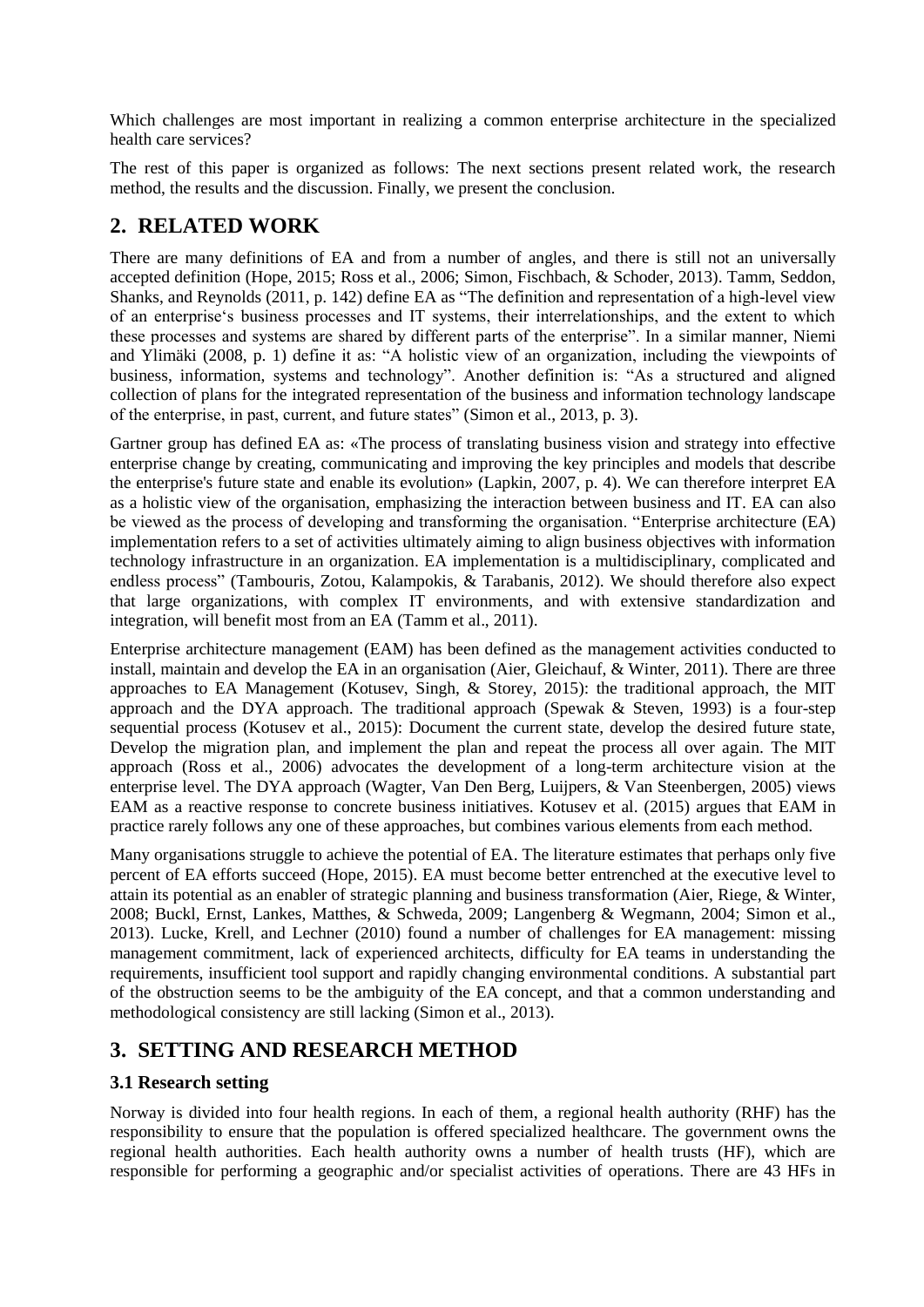Norway. Helse Sør-Øst RHF (HSØ) is the largest RHF and provides specialist health care to approximately 2.85 million citizens, and has approximately 78,000 employees. HSØ consists of 15 HFs.

In 2009 all the ICT staff (approx. 400) in the individual HFs in HSØ were pooled into a new trust, Sykehuspartner HF. Sykehuspartner now has the overall responsibility for ICT, HR and procurement services to all hospitals in the region. It now has approximately 1,300 employees and is one of the largest enterprises in Scandinavia in this field. In addition, in 2014, Nasjonal IKT (NIKT) was established, a health trust with the specific responsibility for promoting and coordinating common ICT-related initiatives in the specialized health care services.

The Agency for Public Management and eGovernment (Difi) is a public agency that aims to strengthen the government's work in renewing the Norwegian public sector and improve the organisation and efficiency of government administration. It is overseen by the Ministry of Local Government and Modernisation (KMD). An important task is therefore also to promote coordinated and cost-efficient use of ICT within the public sector.

Digital Renewal (Digital Fornying) is a regional program that includes renewal and standardization of work processes and technology within HSØ. The initiative will provide better quality and patient safety, increased efficiency and better coordination between agencies involved in patient care [\(Helse Sør-Øst](#page-7-11)  [RHF, 2016\)](#page-7-11). The initiative was launched in 2013 and implementation of the program was led HSØ. The present program consists of a number of larger and smaller projects, organized as follows: Regional clinical solution, Enterprise Management, Infrastructure Modernization, and ICT support for research [\(Helse Sør-Øst RHF, 2016\)](#page-7-11).

#### **3.2 Research Method**

This is an exploratory case study, and it has followed the interpretive case study approach [\(Walsham,](#page-8-6)  [2006\)](#page-8-6). Interpretive research focuses on the complexity of human sense as the situation emerges [\(Klein &](#page-7-12)  [Myers, 1999\)](#page-7-12). It is imperative to understand the context of the IS in information systems (IS) research, and the interaction between the system and the context [\(Klein & Myers, 1999;](#page-7-12) [Walsham, 1995\)](#page-8-7). Interpretive design offers a flexibility that permits discoveries of new and unexpected empirical results and for increasing sophistication. This provides the researcher with an iterative design and the option of improvisation and flexibility in the research process.

Twelve open-ended and semi-structured interviews were conducted with people that were involved in the EA efforts in HSØ. The selection of interviewees started with contacting NIKT, and use information from NIKT to identify appropriate interviewees. People that had enterprise architect as their job title were contacted. Seven informants were recruited in this manner. The rest of the informants were recruited by the snowballing method.

The informants are either employed by HSØ or Sykehuspartner, or have an extensive knowledge about the EA efforts in the health region. Nine of the informants have positions that involved EA, with titles such as enterprise architect, consultant or senior consultant. These informants are located at the various health trusts. This has made it possible to obtain perspectives on the implementation of EA from both the health trusts and Sykehuspartner. The last three informants have positions as senior managers at HSØ and Sykehuspartner.

The text transcripts were reduced and major themes were identified and classified into main categories [\(Miles & Huberman, 1994\)](#page-7-13). The analysis was performed in the following steps based on [Oates \(2006\)](#page-8-8). First, the transcribed data was read to get an overall impression. The data was categorised into the following categories: Tools, Organizational challenges, Project challenges, Decision authority, Enterprise architecture, Communication, Governance.

### **4. RESULTS**

This chapter presents the results of the interviews. The informants hold various consultant, architect and senior manager positions at HSØ and Sykehuspartner. Several key issues surfaced during the interviews, and we will here present the most prominent ones.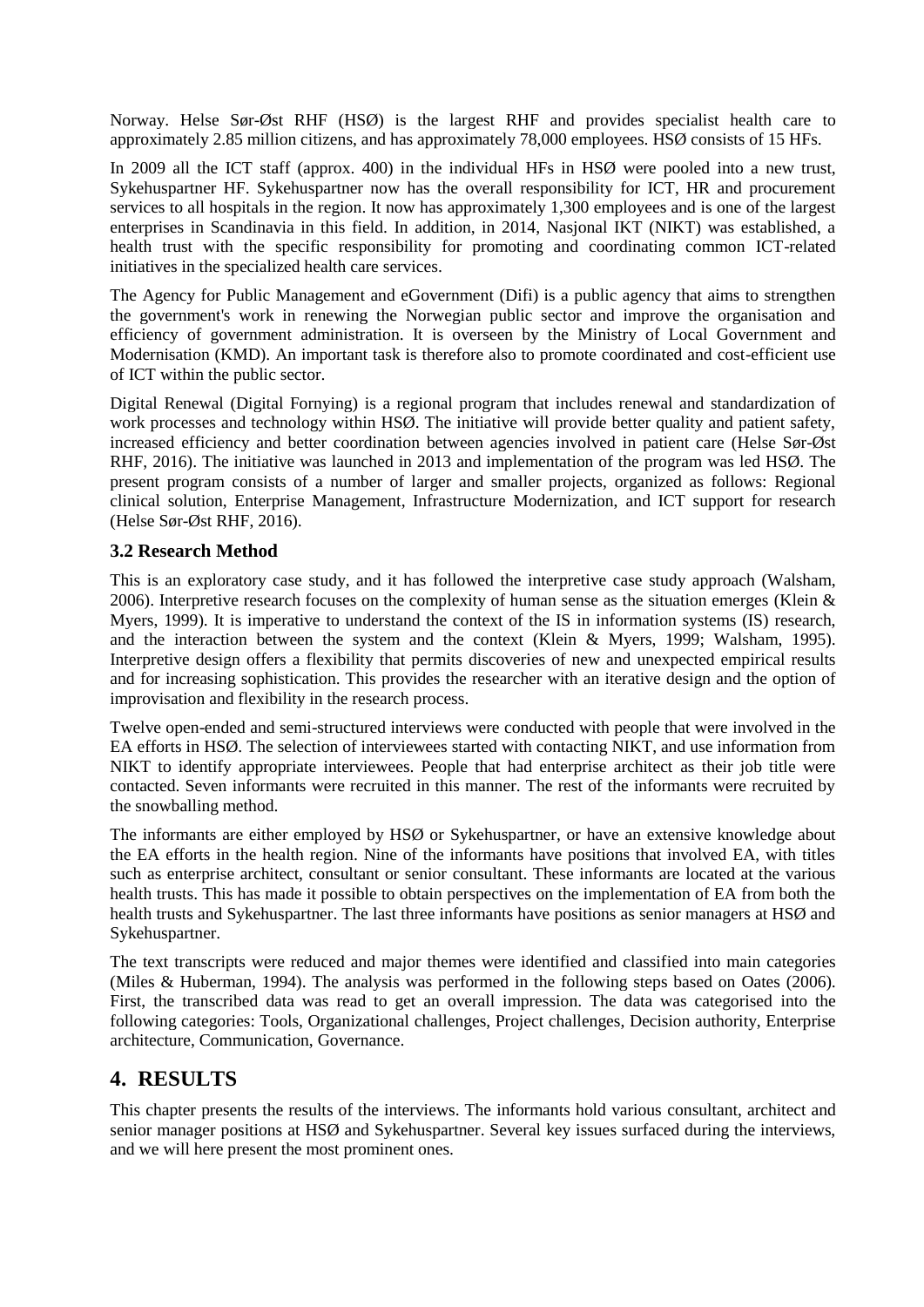#### **4.1 Lack of role clarity**

The interviews showed that lack of role clarity is a major problem today. Eight informants stated that lacking clarity about the enterprise architect role creates significant challenges in the way EA work is done presently. They noted that clarifying the role of the EA architect is the most critical issue. This was stated by informants in both NIKT, HSØ and Sykehuspartner. The following quote from Informant 2 is illustrative: "Clarified role is in a way the most important issue. [We need to] get a clarified role that would get us as architects more effective." It was evident that the enterprise architects do not know exactly what they are supposed to provide and what the expectations are in the various projects.

There is a general lack of understanding about what the enterprise architects should do, and what is expected from them. Several informants noted that this had the implication that their competence was not utilized properly and they would sometimes be given roles where they did not contribute anything. One of the senior managers of HSØ noted that "[Enterprise architects] get assignments that they should not have, and they get a somewhat different role than intended." This was corroborated by one of the other informants: "In projects and in the line [function], everyone asks themselves when they should involve the architect. Later they ask why they needed to involve the architect so early in the project because we are not in a technical phase yet. So, there is a misunderstanding about the enterprise architect role and a very limited knowledge of [EA] in its entirety" (Informant 4).

It was noted by several informants that the lack of role clarity could be due to a lack of rules and policies. They also stated that there is not enough focus on the mandate, and that it is too weak presently.

#### **4.2 Management knowledge and commitment**

Both enterprise architects and senior managers found that the senior management of HSØ had a limited knowledge and understanding of EA. One of the senior managers of HSØ (Informant 12) remarked that: "I believe that the knowledge about enterprise architecture is way too low in the senior management" Informant 4 noted that this was a problem at all levels. "Competence and knowledge about architecture are very limited at all levels." One of the informants (Informant 5) even remarked that the senior management is critical to EA at the strategic level. Several respondents emphasized that it is a question of gradually achieving higher EA maturity: "Attitudes gradually improve over time." (Informant 4)

The informants found that top management commitment was a major challenge. Informant 4 noted that: "The biggest challenge is management buy-in, it is good in large projects but in small ones, it is limited". This was a general sentiment among the informants, and seven informants stated that they were not satisfied with the present top management commitment in minor projects. It was also an issue of management attitude. Several informants noted that the senior management does not always see the usefulness and value of EA. They may see the value in large projects, but not in the line function. The following quote from Informant 1 is illustrative: "[The management] does not completely see the value of having EA as a line function. [They] see the usefulness and value in projects and programmes." Five of the informants noted that the attitudes toward EA are not good enough, or have room for improvement, while several other informants had positive experiences with management attitudes. One of the informants even had the impression that the management had negative attitudes to EA at a strategic level (Informant 5). Two of the informants noted that this is a maturing process, and that attitudes improve over time.

#### **4.3 Communication Challenges**

The informants also perceived communication to be a major challenge. Eleven of the informants had experienced difficulties in communicating with top management and with other parts of the organization. The communication challenges relates particularly to senior management and to ICT staff. Firstly, the enterprise architects experienced challenges in communicating with senior decision makers. The informants related this to the difficulty in communicating the benefits and necessity of the architecture work. The majority of the enterprise architects found that they would often experience challenges in communicating the business value of the work they do. They saw this as mainly a product of their own inability to communicate the business value, and to the difficulty in communicating with technical EA concepts. One of the enterprise architects (informant 9) commented that: "It is too much technical mumbo-jumbo, and when those who sit on the money hear technical terms, they immediately […] turn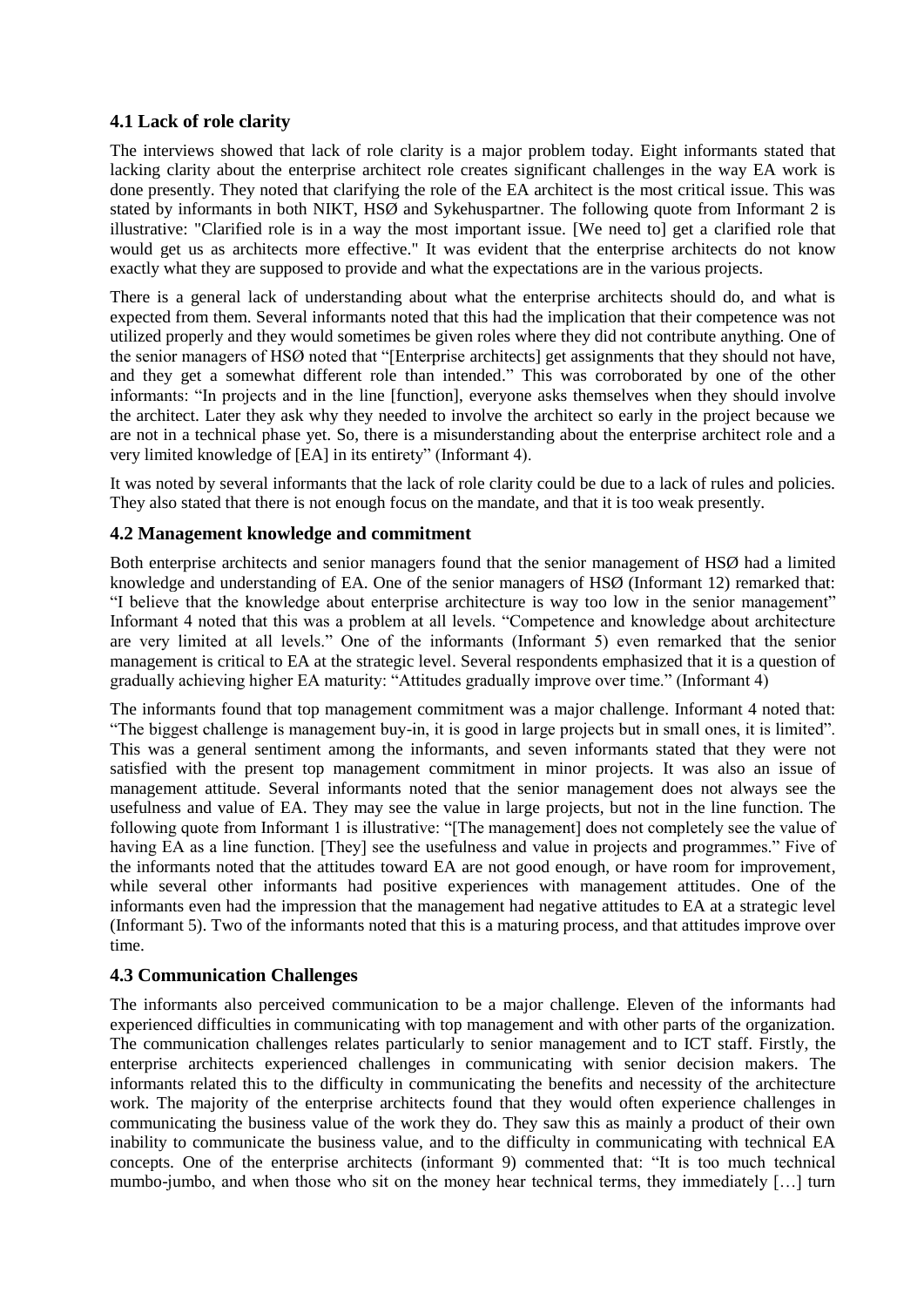off. They get a complete blackout when this architect talks." He further added that "It is a challenge to make this understood, and actually a challenge to communicate the business value of architecture, and why money should be put into this. It is difficult to explain to [business people], who are used to think in quarterly costs and investments. They look at the short term rather than the long term. But this is a fundamental crash of cultures." Informant 13 corroborated this: "There are challenges with mapping [EA descriptions] over to something that is understandable for the management. We must be better at keeping it simple."

Second, it was also evident that communicating with ICT staff was also a challenge. Eight of the informants commented that EA concepts are difficult and not manageable for other stakeholders, and the discussion would easily become very technical and too detailed. One of the enterprise architects noted that: "Enterprise architecture is a completely unknown concept to ICT staff. […] and the standard language that the enterprise architects use can create a distance between the customer or the organization - the ones you are to create value for, and yourself" (Informant 6).

#### **4.4 Organizational challenges**

The informants identified additional challenges related to the relationship between the organization and the enterprise architecture work. Several informants stressed that a lack of trust is the reason why the progress with EA has been slower than it should have been. It was noted that the regional ICT service provider, Sykehuspartner, is not well enough positioned in relation to HSØ. They have not been able to establish an appropriate level of trust as a service provider for HSØ. The enterprise architects believe that this is a result of Sykehuspartner not having been able to live up to the expectations. When the results do not materialize, there is not a good foundation for trust. Informant 12 observed that: "We are not able to deliver good enough due to lacking trust from HSØ. Sykehuspartner only becomes an implementer, and we do not get to hear the needs"

It was a general sentiment among the informants that it is important to manage the expectations. Informant 4 pointed out that: "It is important to manage the expectations to the present architecture function, so the various stakeholders don't get disappointed when they contact us, so that they will come back."

Several informants pointed out that it was very difficult to drive through decisions related to EA. It is a process that is dependent on decision authority and various stakeholders, as illustrated in the following quote: "As an architect, one does not always have the influence one would like, and that depends on the management – business people. There is a conflict between the ones who manage and those who would like to work long term, the architects are sitting too far away from the ones who have decision authority." Informant 10 corroborated this: "… what enterprise architects may propose […] get overtaken by other matters or needs, and [the EA architects] sit too far away. I believe a clearer management based on architecture would make sense."

Several informants also noted that there should be an architecture policy across the health regions. Four of the informants stated that architecture policy at the national level would improve the situation.

#### **4.5 Tools challenges**

The informants find the adopted EA tools very difficult and cumbersome. Six of the informants noted that it was very difficult to use the selected EA tool, Troux. Informant 4 stated that: "With the more complicated tools, as with for example Troux, one needs more training to actually get anything out of the tools. The biggest disadvantage with these tools is that they really are difficult to use." Informant 9 corroborated this: "We have a tool called Troux, which was chosen as the architecture tool. It was acquired ten years ago. I have been attending three courses with this tool, and I still cannot use it. […] It should be noted that none of the others are able to use it either."

## **5. DISCUSSION**

This study explores the implementation of enterprise architecture (EA) in the Norwegian specialized health care services. We found that there are a number of challenges that impeded the process toward a common EA.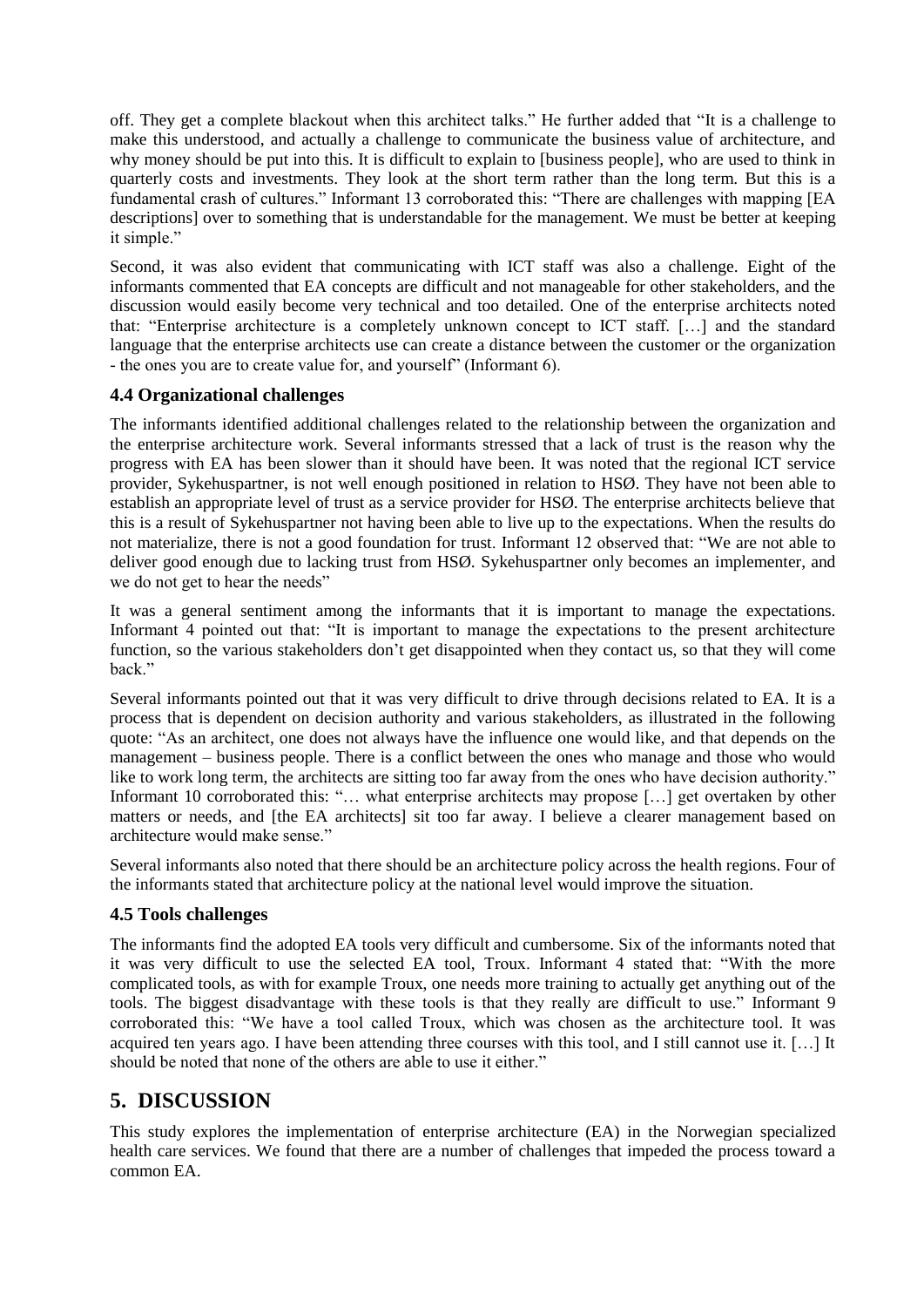First, we saw that the enterprise architect role is not well defined and communicated in this case. Even the architects themselves do not have completely clear conceptions of their roles. When other stakeholders, such as CIOs, IT-staff and managers don't understand this role, this creates confusion and makes the EA efforts challenging. The importance of role clarity is particularly important since the regional health administration is a very complicated organisation. A large number of actors and stakeholders need to communicate and interact with each other. They are dependent on their roles being defined and understood to work effectively across the region.

This finding is consistent with one of the success factors in [Ylimäki \(2006\)](#page-8-9)'s literature review on EA implementation success factors, *Skilled team, Training and Education.* This factor emphasises that roles and responsibilities are sufficiently defined, documented and that people are actually utilised in the appropriate roles. It is also consistent with [Gøtze \(2013\)](#page-7-14) who found that the enterprise architect role is characterised by a complexity that makes it difficult to clarify their role. [Gøtze \(2013\)](#page-7-14) found that the enterprise architects do not assume a particular role, but that there are as many as five possible roles. Roles that change over time or during projects may create misunderstanding and confusion in HSØ, and may be one of the reasons for the lack of clear role definition. This goes both for the architects themselves as for the other stakeholders that need to interact with the architects.

Second, communication was a challenge, and the ability to communicate was seen as one of the most important capabilities of enterprise architects. The importance of communication is consistent with findings in EA studies [\(Chuang & van Loggerenberg, 2010;](#page-7-15) [Lucke et al., 2010;](#page-7-10) [Seppänen, Heikkilä, &](#page-8-10)  [Liimatainen, 2009;](#page-8-10) [Ylimäki, 2006\)](#page-8-9). They find that communication is an important success factor and one of the most critical challenges related to EA and the role of the enterprise architect. Implementing EA is a long and challenging process, which involves many stakeholders in various parts of the enterprise. Communication is essential to share knowledge and achieve a common understanding, which is instrumental for obtaining an agreement about vision, extent and goals [\(Ylimäki, 2006\)](#page-8-9). The communication challenges are also related to the lacking role clarity. If the enterprise architects are not able to communicate effectively, it is likely that their role is not communicated accurately to the other stakeholders in HSØ.

Three aspects of communication were challenging in this case, communication with decision makers, communicating the value of EA, and a complicated set of concepts. Architects and other stakeholders communicate in different ways [\(Lucke et al., 2010\)](#page-7-10). According to [Chuang and van Loggerenberg \(2010\)](#page-7-15), enterprise architects will communicate primarily at a technical level, while managers will focus on business aspects – and not be interested in the technical issues. EA architecture has a very different terminology – compared to what is taught in business schools and used by business managers [\(Haki,](#page-7-16)  [Legner, & Ahlemann, 2012\)](#page-7-16). This research illustrates that communication becomes a challenge when various stakeholder groups have specialised competence. Communicating the value of EA is also complicated by the fact that HSØ has not yet realised any significant benefits from the EA efforts. [Gartner group \(2015\)](#page-7-17) argues that you often don't realise EA benefits before you reach level 3 in their 5point maturity scale. Based on the interviews we would place the HSØ somewhere between 1 and 2 on this scale.

Third, we found that management knowledge and commitment was a challenge. The informants experienced that the management have too little knowledge about EA, and the commitment to EA efforts are not good enough. We argue that this problem should be seen in relation to the communication challenge. We saw that the informants in this case related the inability to convey the value of EA to the lack of commitment. Effective communication is a prerequisite to management commitment. [Chuang and](#page-7-15)  [van Loggerenberg \(2010\)](#page-7-15) emphasises that not living up to the expectations from the management may lead to poor commitment from the management. This seems to be a pervasive problem in EA implementation [\(Haki et al., 2012;](#page-7-16) [Lucke et al., 2010;](#page-7-10) [Seppänen et al., 2009;](#page-8-10) [Wilton, 2008\)](#page-8-11). Then on the other hand, low commitment may lead to less effective communication, as described in [Ylimäki \(2006\)](#page-8-9) and [Chuang and van Loggerenberg \(2010\)](#page-7-15). The low commitment is mainly a problem in smaller projects in HSØ.

This is an indication that the EA mind-set is not fully adopted by the senior management. EA still need to move to a higher maturity level, and free itself from the IT focus [\(Simon et al., 2013\)](#page-8-1). It is a mistake to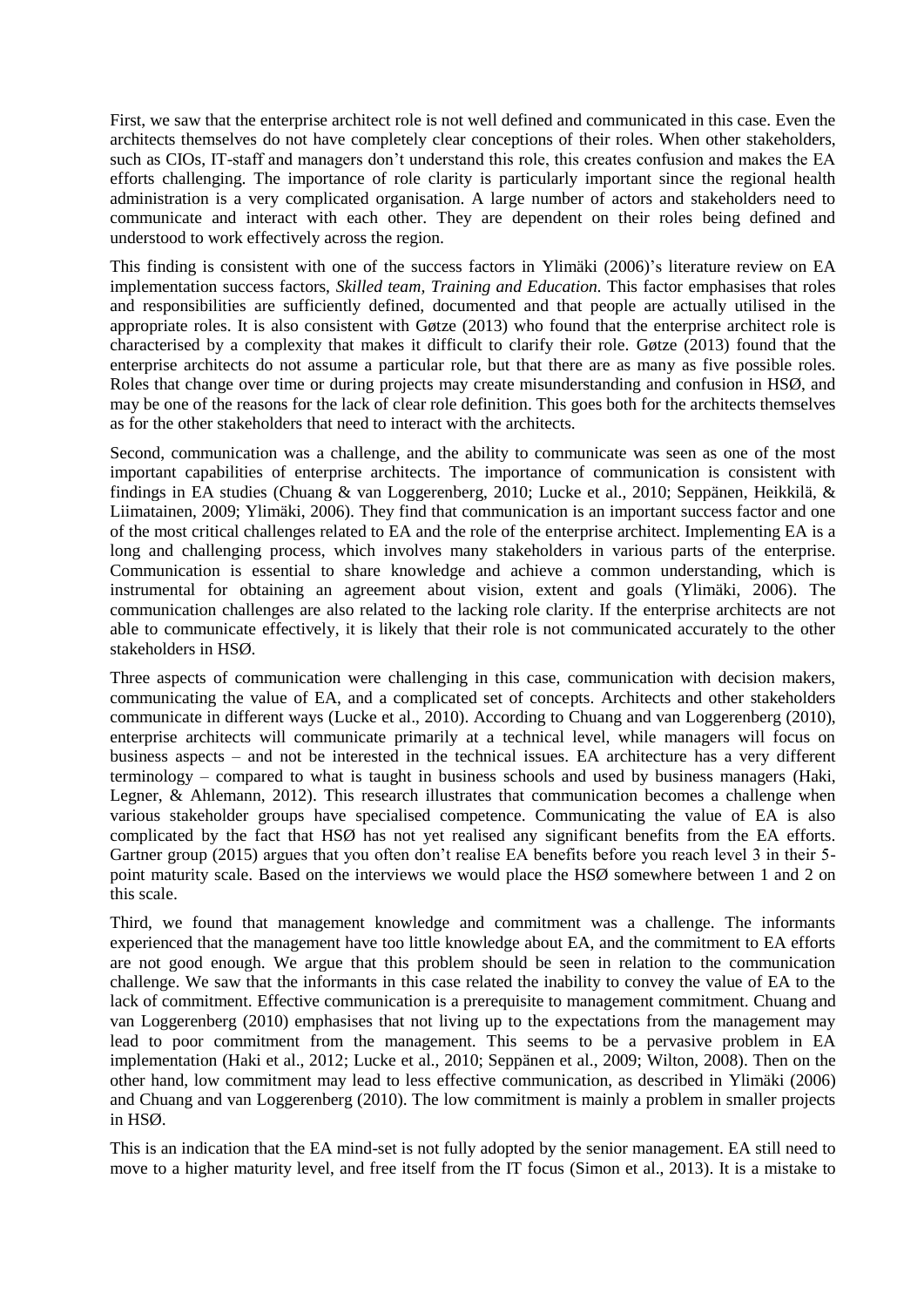perceive EA to be a project rather than a process. Architectural thinking must be continuous because enterprises are "living things" [\(Rhodes, Ross, & Nightingale, 2009\)](#page-8-12).

The findings also show that lack of knowledge is a challenge presently. It is mainly related to TOGAF and EA. Lack of knowledge will reinforce the communication and commitment challenges. [Ylimäki](#page-8-9)  [\(2006\)](#page-8-9) identified knowledge as a critical success factor, and illustrates how managers should at least be competent at a general level about EA, EA frameworks and architecture goals and vision.

Fourth, EA governance was also a challenge, and the enterprise architects in HSØ advocates a stronger EA governance. This is consistent with the finding in EA studies [\(Lam, 2004;](#page-7-18) [Lucke et al., 2010;](#page-7-10) [Seppänen et al., 2009;](#page-8-10) [Shah & El Kourdi, 2007;](#page-8-13) [Ylimäki, 2006\)](#page-8-9), which have identified governance as an important factor. [Lucke et al. \(2010\)](#page-7-10) found that there are a lack of governance in many EA projects, often due to ill-defined roles, responsibilities, processes and procedures. The respondents agree that Sykehuspartner is not positioned well in relation to HSØ, and that it requires a stronger governance to improve the EA efforts. The informants felt that they were too far away from decision makers, making it difficult to win support for their EA agenda. [Lucke et al. \(2010\)](#page-7-10) also found that coordination within an organisation is a critical problem. This includes how various actors are positioned relative to each other. [Seppänen et al. \(2009\)](#page-8-10) argues that establishing an architecture mandate is a key factor for succeeding with EA implementation in the public sector.

The governance challenges in this case illustrates that there must be a shared understanding that EA is not only limited to IT infrastructure, but also includes policy, project and organisational factors. The informants perceive a tension between the long term perspective of EA and the short term focus of managers. This is a result of the difficulty of conveying the value of EA – when the value of EA is not communicated effectively, it may be hard get the needed influence and long term commitment from top management.

Fifth, EA tools was also seen as a challenge. This comes in addition to the above finding that communication in and about EA is made difficult by a complicated set of concepts. HSØ have adopted an AE tool called Troux, which is perceived as quite difficult. It is therefore not used as intended. The enterprise architects would often use other and simpler tools. Challenges with AE tools has been found in several studies [\(Kaisler, Armour, & Valivullah, 2005;](#page-7-19) [Lucke et al., 2010;](#page-7-10) [Shah & El Kourdi, 2007;](#page-8-13) [Ylimäki, 2006\)](#page-8-9). [Lucke et al. \(2010\)](#page-7-10) identified lacking tool support as a critical challenge in EA projects. Having tools that facilitate mapping and modelling the complexity in an organisation is crucial. Mapping and long term planning are important parts of EA projects. Therefore is crucial for HSØ to have the appropriate EA tools to succeed with EA. Communication will be complicated, and it will be a challenge to establish a common vision and understanding of the EA, if different tools and modelling approaches are used.

## **6. CONCLUSION**

We have studied the implementation of Enterprise Architecture in the Norwegian specialized health care services. The implementation is a quite challenging task, and has faced some serious challenges. The implementation of EA was hampered by unclear EA architect roles, communication problems due to the specialised EA concepts and knowledge, inability to show tangible benefits, too little management knowledge and commitment, weak EA governance and complicated EA tools.

We conjecture that the EA maturity is still quite low, and the EA mind-set does not still permeate the organisation. We believe that HSØ needs a stronger EA policy and mandate. The low maturity level is not surprising given that it is a new and complex topic that is difficult to comprehend and communicate. We believe that HSØ need to build the legitimacy and organisational grounding over time by cultivating the EA practice [\(Hope, 2015\)](#page-7-2), and gradually show benefits and usefulness.

Our research was exploratory and performed in one specific sector. It has therefore limited generalizability, providing possibilities for future research. This research can serve as input for subsequent studies of EA implementation in health enterprises as well as public sector enterprises. It would be interesting to see if our findings are generalizable to such settings. Even if we cannot generalize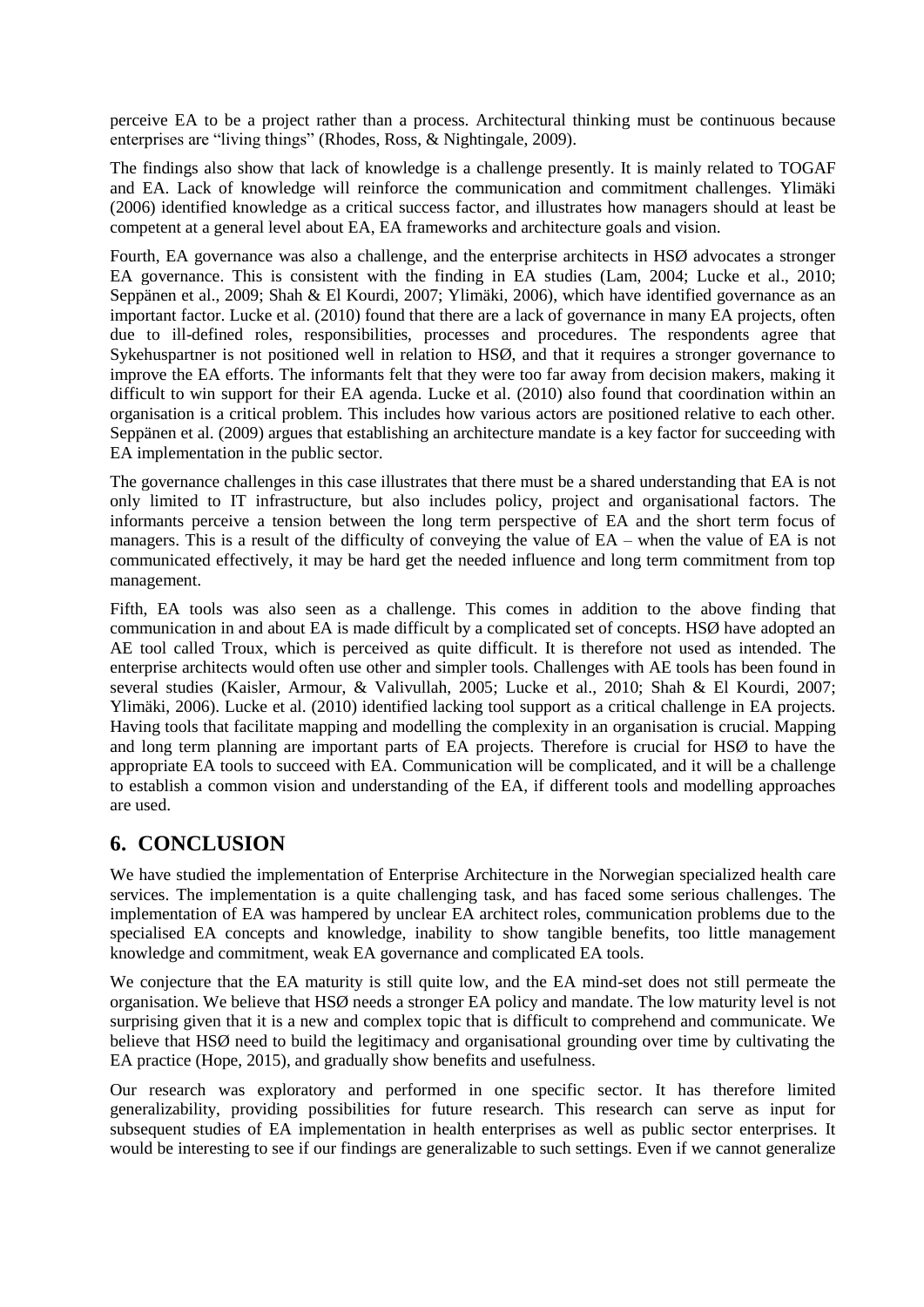the findings, the study and the findings should serve to enlighten health enterprises about the challenges related to implementing a common enterprise architecture.

#### **7. REFERENCES**

- <span id="page-7-5"></span>Aier, S., Gleichauf, B., & Winter, R. (2011). *Understanding Enterprise Architecture Management Design-An Empirical Analysis.* Paper presented at the Wirtschaftsinformatik.
- <span id="page-7-7"></span>Aier, S., Riege, C., & Winter, R. (2008). Classification of Enterprise Architecture Scenarios. *Enterprise Modelling and Information Systems Architectures, 3*, 14-23.
- <span id="page-7-8"></span>Buckl, S., Ernst, E. M., Lankes, J., Matthes, F., & Schweda, C. M. (2009). State of the art in enterprise architecture management 2009," Technische Universität München.
- <span id="page-7-1"></span>Bygstad, B., Hanseth, O., & Truong Le, D. (2015). *From IT Silos to Integrated Solutions. A Study in E-Health Complexity.* Paper presented at the Proceedings of the 23rd European Conference on Information Systems (ECIS).
- <span id="page-7-15"></span>Chuang, C.-H., & van Loggerenberg, J. (2010). *Challenges facing enterprise architects: A south african perspective.* Paper presented at the 43rd Hawaii International Conference on System Sciences (HICSS)
- <span id="page-7-17"></span>Gartner group. (2015). IT Score Overview for Enterprise Architecture Retrieved August 29, 2016, from https:/[/www.gartner.com/doc/3092223/itscore-overview-enterprise-architecture](http://www.gartner.com/doc/3092223/itscore-overview-enterprise-architecture)
- <span id="page-7-14"></span>Gøtze, J. (2013). *The changing role of the enterprise architect.* Paper presented at the 2013 17th IEEE International Enterprise Distributed Object Computing Conference Workshops.
- <span id="page-7-16"></span>Haki, M. K., Legner, C., & Ahlemann, F. (2012). *Beyond EA Frameworks: Towards an Understanding of the Adoption of Enterprise Architecture Management.* Paper presented at the European Conference on InformationSystems (ECIS), Barcelona.
- <span id="page-7-11"></span>Helse Sør-Øst RHF. (2016). Dette er Digital fornying Retrieved August 28, 2016, from [http://www.helse-sorost.no/aktuelt\\_/digitalfornying\\_/Sider/dette-er-digital-fornying.aspx](http://www.helse-sorost.no/aktuelt_/digitalfornying_/Sider/dette-er-digital-fornying.aspx)
- <span id="page-7-2"></span>Hope, T. (2015). *The critical success factors of enterprise architecture.* Univesity of Technoloy, Sidney.
- <span id="page-7-0"></span>Hovenga, E., Kidd, M. R., Garde, S., & Hullin, L. C. C. (2010). Health informatics-an introduction. *Studies in health technology and informatics, 151*, 9.
- <span id="page-7-19"></span>Kaisler, S. H., Armour, F., & Valivullah, M. (2005). *Enterprise architecting: Critical problems.* Paper presented at the Proceedings of the 38th Annual Hawaii International Conference on System Sciences.
- <span id="page-7-12"></span>Klein, H. K., & Myers, M. D. (1999). A set of principles for conducting and evaluating interpretive field studies in information systems. *Mis Quarterly*, 67-93.
- <span id="page-7-6"></span>Kotusev, S., Singh, M., & Storey, I. (2015). *Consolidating enterprise architecture management research.* Paper presented at the System Sciences (HICSS), 2015 48th Hawaii International Conference on.
- <span id="page-7-18"></span>Lam, W. (2004). Technical risk management on enterprise integration projects. *The Communications of the Association for Information Systems, 13*(1), 59.
- <span id="page-7-9"></span>Langenberg, K., & Wegmann, A. (2004). Enterprise architecture: What aspects is current research targeting.
- <span id="page-7-4"></span>Lapkin, A. (2007). *Ten Best Practices of EA.* Paper presented at the Gartner Enterprise Architecture Summit.
- <span id="page-7-10"></span>Lucke, C., Krell, S., & Lechner, U. (2010). Critical issues in enterprise architecting–a literature review.
- <span id="page-7-13"></span>Miles, M. B., & Huberman, A. M. (1994). *Qualitative data analysis: An expanded sourcebook*: Sage.
- <span id="page-7-3"></span>Niemi, E., & Ylimäki, T. (2008). Enterprise Architecture Evaluation Components. *Evaluation of enterprise and software architectures: critical issues, metrics and practices/Eetu Niemi, Tanja*